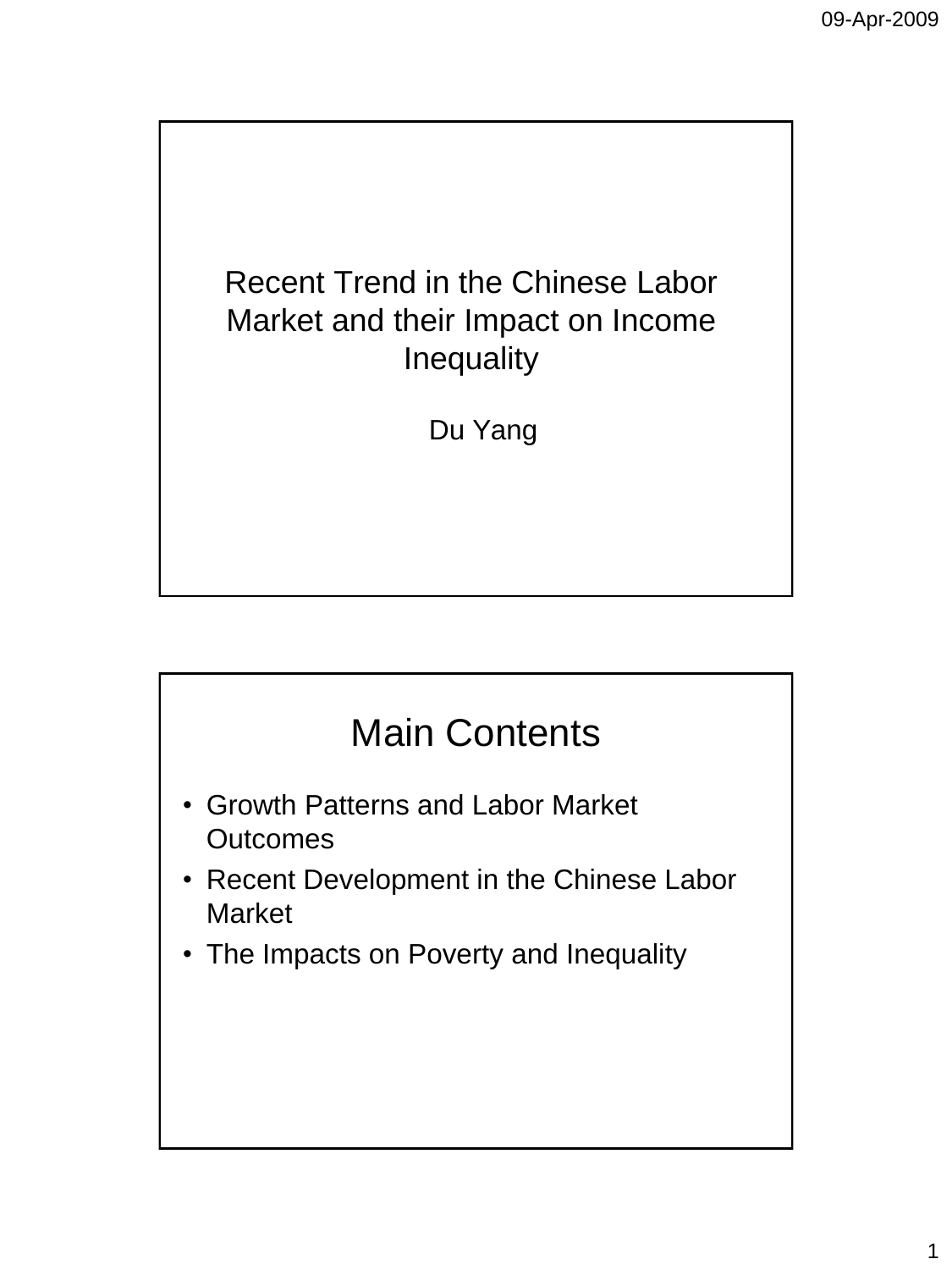

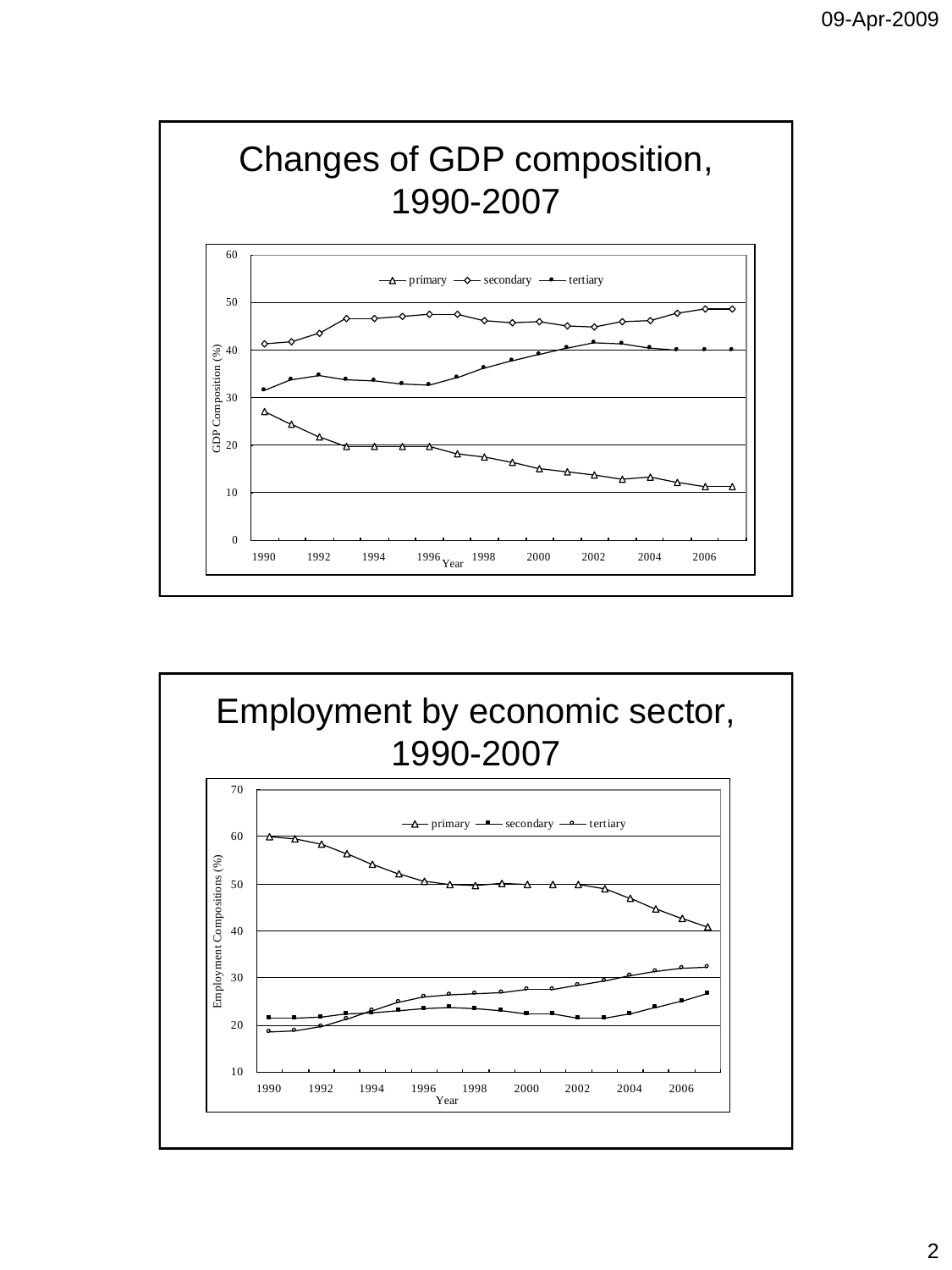| Year         | Economically<br><b>Active Population</b><br>(in million) | <b>Total</b><br><b>Employment</b><br>(in million) | <b>Urban Labour Market</b>        |                                                         |                                                    |                                               |  |
|--------------|----------------------------------------------------------|---------------------------------------------------|-----------------------------------|---------------------------------------------------------|----------------------------------------------------|-----------------------------------------------|--|
|              |                                                          |                                                   | <b>Employment</b><br>(in million) | <b>Labour Force</b><br>Participation<br>(in percentage) | <b>Surveyed</b><br>Unemployment<br>(in percentage) | Registered<br>Unemployment<br>(in percentage) |  |
|              |                                                          |                                                   |                                   |                                                         |                                                    |                                               |  |
| 1990         | 653.2                                                    | 647.5                                             | 170.4                             | 78                                                      | 3.26                                               | 2.5                                           |  |
| 1991         | 660.9                                                    | 654.9                                             | 174.7                             | 83                                                      | 3.32                                               | 2.3                                           |  |
| 1992         | 667.8                                                    | 661.5                                             | 178.6                             | 72.6                                                    | 3.41                                               | 2.3                                           |  |
| 1993         | 674.7                                                    | 668.1                                             | 182.6                             | 66.9                                                    | 3.49                                               | 2.6                                           |  |
| 1994         | 681.4                                                    | 674.6                                             | 186.5                             | 72.3                                                    | 3.52                                               | 2.8                                           |  |
| 1995         | 688.6                                                    | 680.7                                             | 190.4                             | 75.9                                                    | 3.98                                               | 2.9                                           |  |
| 1996         | 697.7                                                    | 689.5                                             | 199.2                             | 72.9                                                    | 3.93                                               | 3.0                                           |  |
| 1997         | 708.0                                                    | 698.2                                             | 207.8                             | 72.1                                                    | 4.50                                               | 3.1                                           |  |
| 1998         | 720.9                                                    | 706.4                                             | 216.2                             | 71.2                                                    | 6.29                                               | 3.1                                           |  |
| 1999         | 727.9                                                    | 713.9                                             | 224.1                             | 72.9                                                    | 5.87                                               | 3.1                                           |  |
| 2000         | 739.9                                                    | 720.9                                             | 231.5                             | 66.1                                                    | 7.61                                               | 3.1                                           |  |
| 2001         | 744.3                                                    | 730.3                                             | 239.4                             | 67.3                                                    | 5.55                                               | 3.6                                           |  |
| 2002         | 753.6                                                    | 737.4                                             | 247.8                             | 66.5                                                    | 6.14                                               | $\overline{4}$                                |  |
| 2003         | 760.8                                                    | 744.3                                             | 256.4                             | 63.4                                                    | 6.02                                               | 4.3                                           |  |
| 2004         | 768.2                                                    | 752.0                                             | 264.8                             | 64.0                                                    | 5.78                                               | 4.2                                           |  |
| 2005         | 778.8                                                    | 758.3                                             | 273.3                             | 62.5                                                    | 5.80                                               | 4.2                                           |  |
|              | 782.4                                                    | 764.0                                             | 283.1                             |                                                         | 6.12                                               | 4.1                                           |  |
| 2006<br>2007 | 786.5                                                    | 769.9                                             | 293.5                             |                                                         | 5.34                                               | 4.0                                           |  |

## Main Labor Market Outcomes

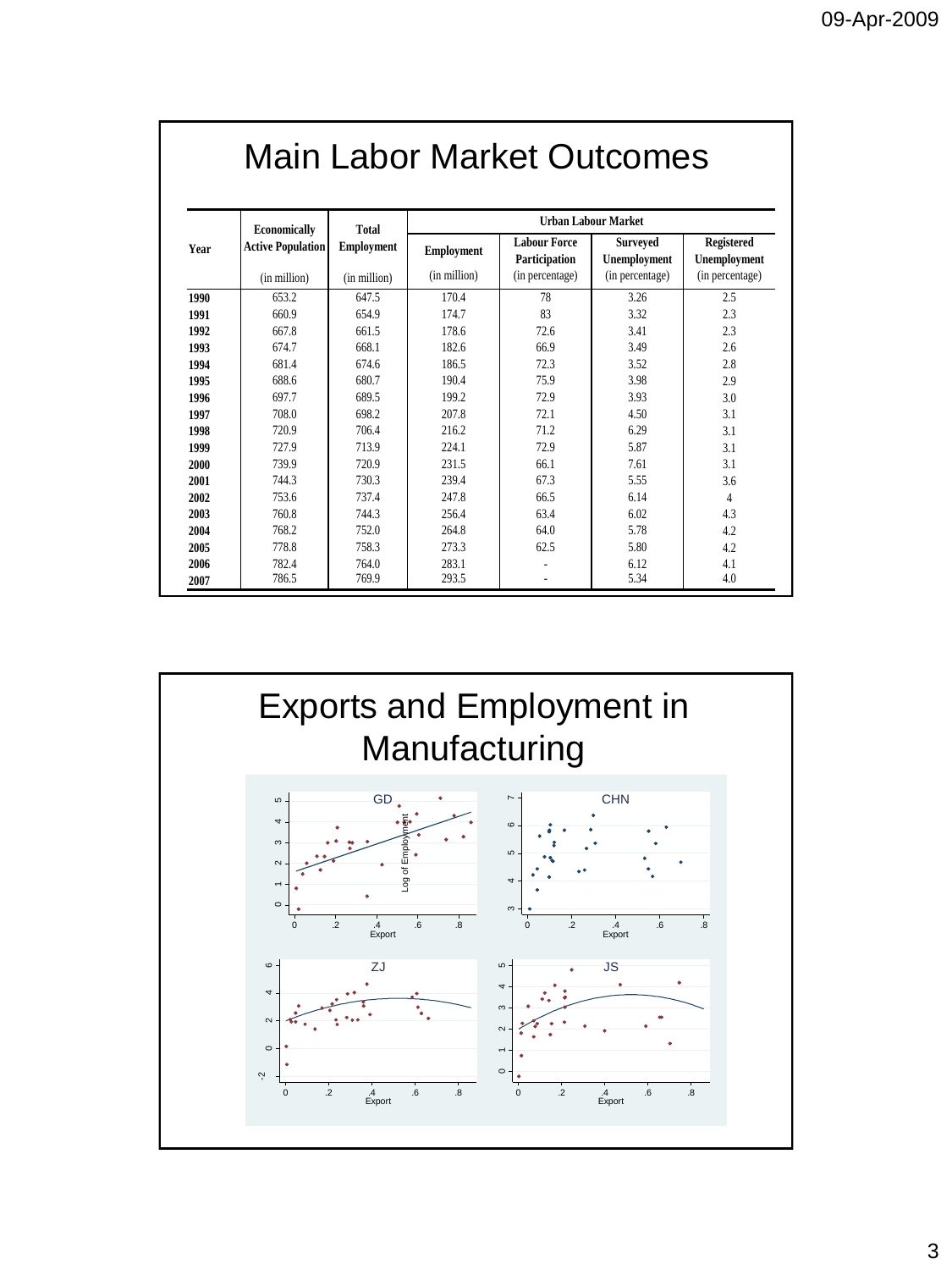

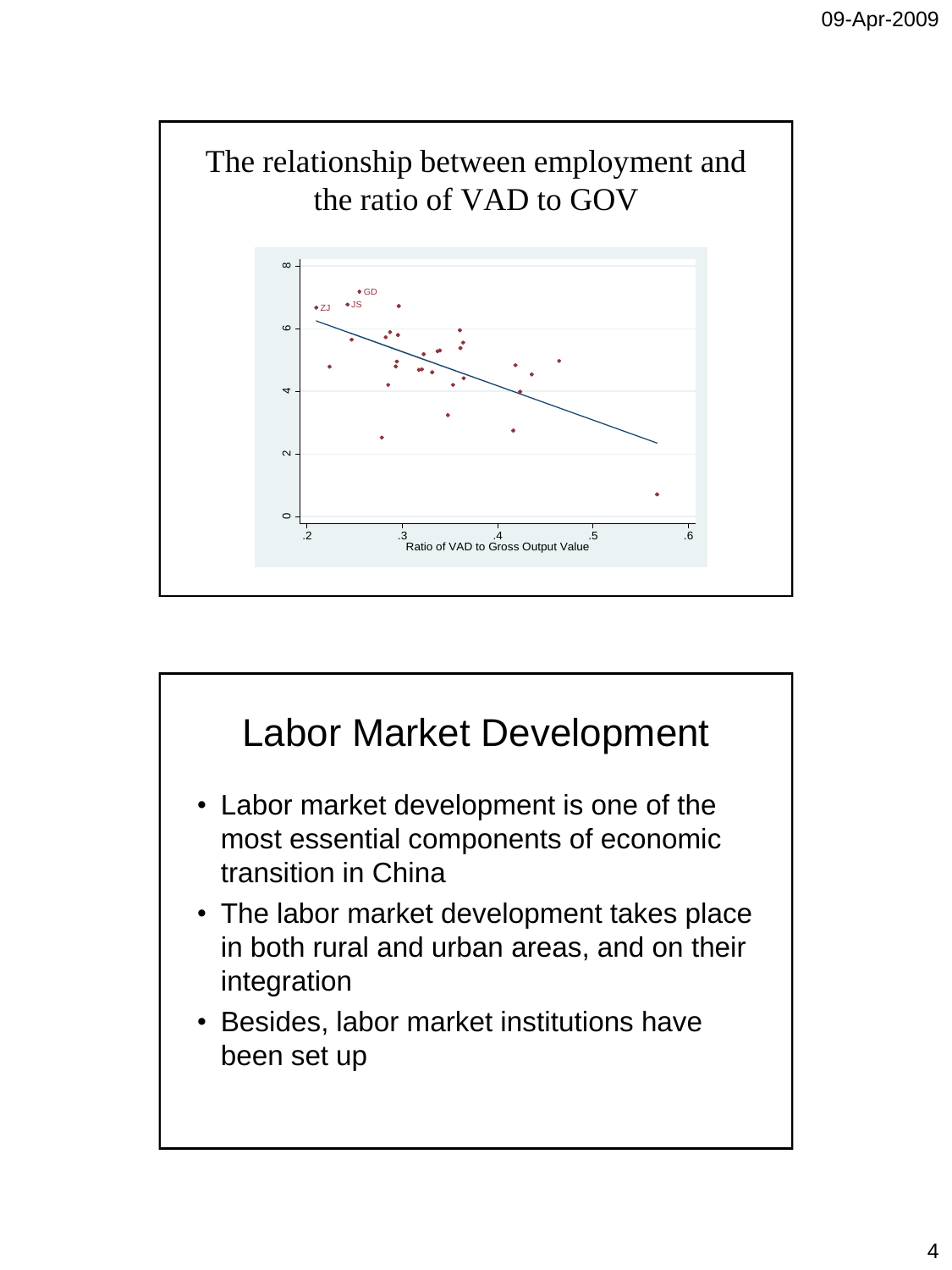### Moving out of Agriculture

- The reforms initiated in rural areas (HRS) brought about labor transformation from agriculture to nonagricultural sectors
- Job creation by TVES: leaving land but without leaving hometown, dominated in 1980s
- Large scale rural to urban migration flow: since 1990s

| Year | Migrant Workers<br>(thousand) | Urban Employment<br>(thousand) | Proportion of<br>$Migrams(\%)$ |
|------|-------------------------------|--------------------------------|--------------------------------|
| 2000 | 78490                         | 212740                         | 36.9                           |
| 2001 | 83990                         | 239400                         | 35.1                           |
| 2002 | 104700                        | 247800                         | 42.3                           |
| 2003 | 113900                        | 256390                         | 44.4                           |
| 2004 | 118230                        | 264760                         | 44.7                           |
| 2005 | 125780                        | 273310                         | 46.0                           |
| 2006 | 132120                        | 283100                         | 46.7                           |
| 2007 | 136490                        | 293500                         | 46.5                           |
| 2008 | 140410                        | 302100                         | 46.5                           |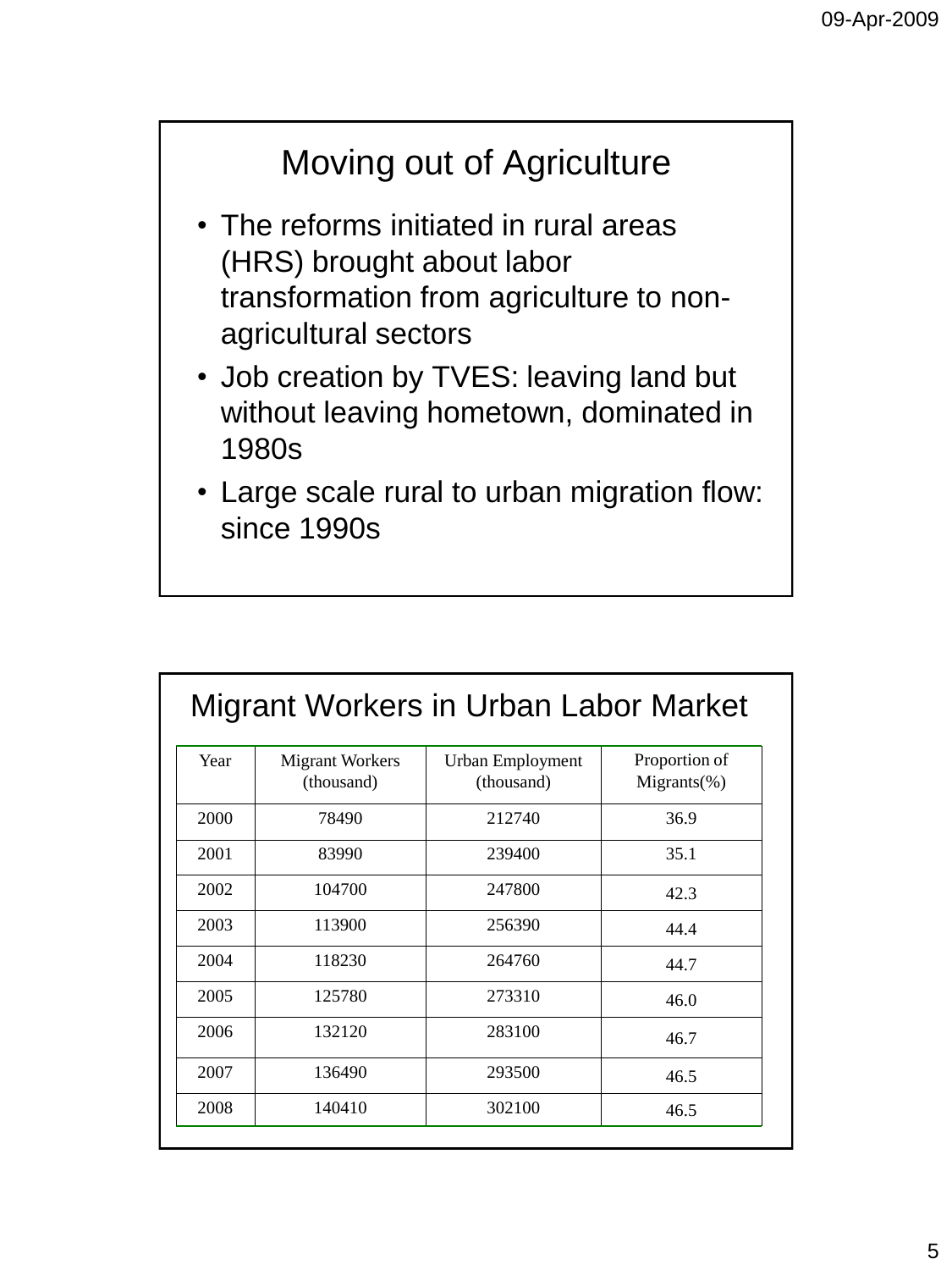

- The labor shortage was firstly reported in 2004 for coastal areas and then spread to interior China
- An investigation by MOLSS in 2005 confirmed the phenomena
- A survey in 2749 villages conduced by DRC in 2007 reported there is no young surplus labor for more than ¾ of the sampled villages
- Our study on national representative data confirmed the same trend

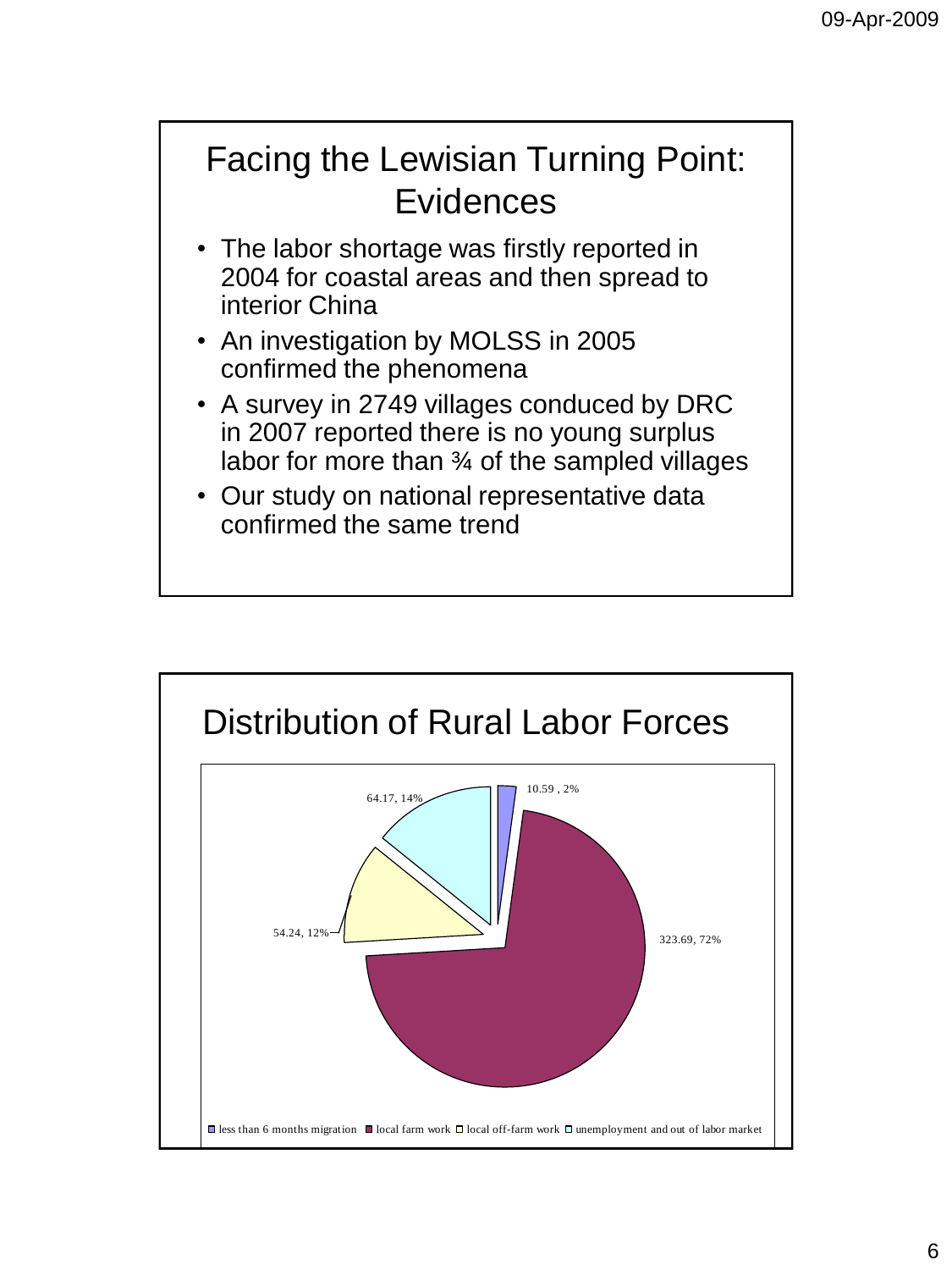

| <b>Rural Labor Forces and Migration Probability</b> |                                 |                          |                                    |  |  |  |
|-----------------------------------------------------|---------------------------------|--------------------------|------------------------------------|--|--|--|
| Age and Education Group                             | Number of<br>labor<br>(million) | Predicted<br>Probability | Predicted<br>Migrants<br>(million) |  |  |  |
| 16-20                                               | 17.16                           |                          | 4.97                               |  |  |  |
| Primary School or below                             | 4.44                            | 0.189                    | 0.84                               |  |  |  |
| Jr. High School                                     | 12.03                           | 0.315                    | 3.78                               |  |  |  |
| Sr. High School or above                            | 0.69                            | 0.505                    | 0.35                               |  |  |  |
| $21 - 30$                                           | 50.08                           |                          | 11.18                              |  |  |  |
| Primary School or below                             | 15.39                           | 0.142                    | 2.18                               |  |  |  |
| Jr. High School                                     | 32.24                           | 0.248                    | 7.99                               |  |  |  |
| Sr. High School or above                            | 2.46                            | 0.410                    | 1.01                               |  |  |  |
| $31 - 40$                                           | 88.96                           |                          | 13.44                              |  |  |  |
| Primary School or below                             | 39.45                           | 0.109                    | 4.31                               |  |  |  |
| Jr. High School                                     | 46.69                           | 0.178                    | 8.29                               |  |  |  |
| Sr. High School or above                            | 2.82                            | 0.298                    | 0.84                               |  |  |  |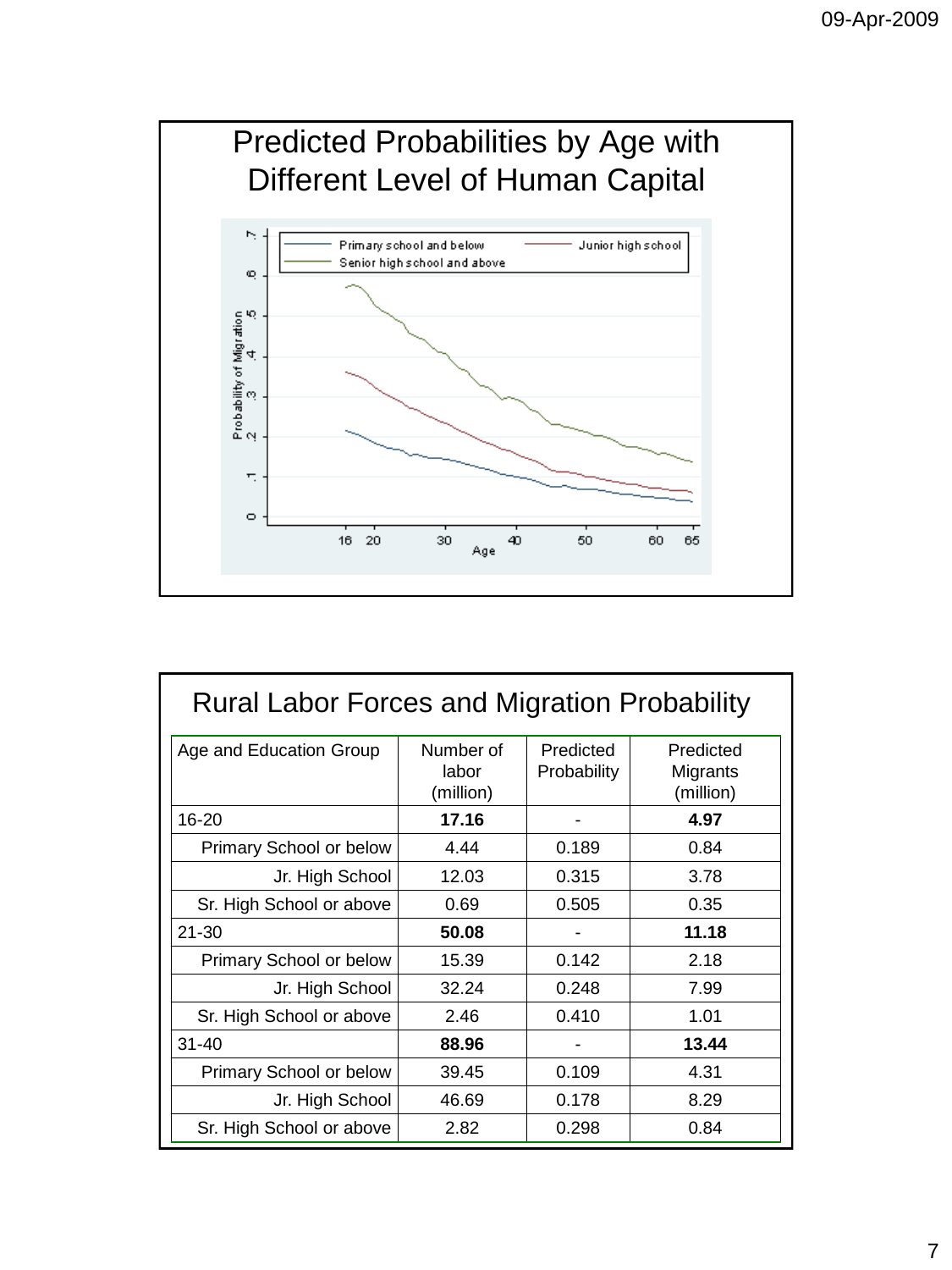| <b>Rural Labor Forces and Migration Probability</b><br>(cont.) |                                 |                          |                                    |  |  |
|----------------------------------------------------------------|---------------------------------|--------------------------|------------------------------------|--|--|
| Age and Education Group                                        | Number of<br>labor<br>(million) | Predicted<br>Probability | Predicted<br>Migrants<br>(million) |  |  |
| 41-50                                                          | 76.48                           |                          | 8.29                               |  |  |
| Primary School or below                                        | 39.86                           | 0.078                    | 3.10                               |  |  |
| Jr. High School                                                | 30.52                           | 0.123                    | 3.76                               |  |  |
| Sr. High School or above                                       | 6.10                            | 0.235                    | 1.43                               |  |  |
| 50 and above                                                   | 93.7                            |                          | 5.69                               |  |  |
| Primary School or below                                        | 76.3                            | 0.053                    | 4.04                               |  |  |
| Jr. High School                                                | 15.51                           | 0.084                    | 1.30                               |  |  |
| Sr. High School or above                                       | 1.88                            | 0.182                    | 0.34                               |  |  |
| All                                                            | 326.39                          |                          | 43.57                              |  |  |

### LTP: long term trend vs. short term fluctuation

- We see LTP as long term outcomes of economic and labor market development
- Recent economic crisis and growth slowdown has already been reflected in the labor market, evidenced by increased return migrants
- But sine LTP is mainly dominated demographic transition, the long run trend will not be changed at one night
- It is good to believe that the labor market situations will be back to the previous trajectory when the economy recovers (shortage appears again)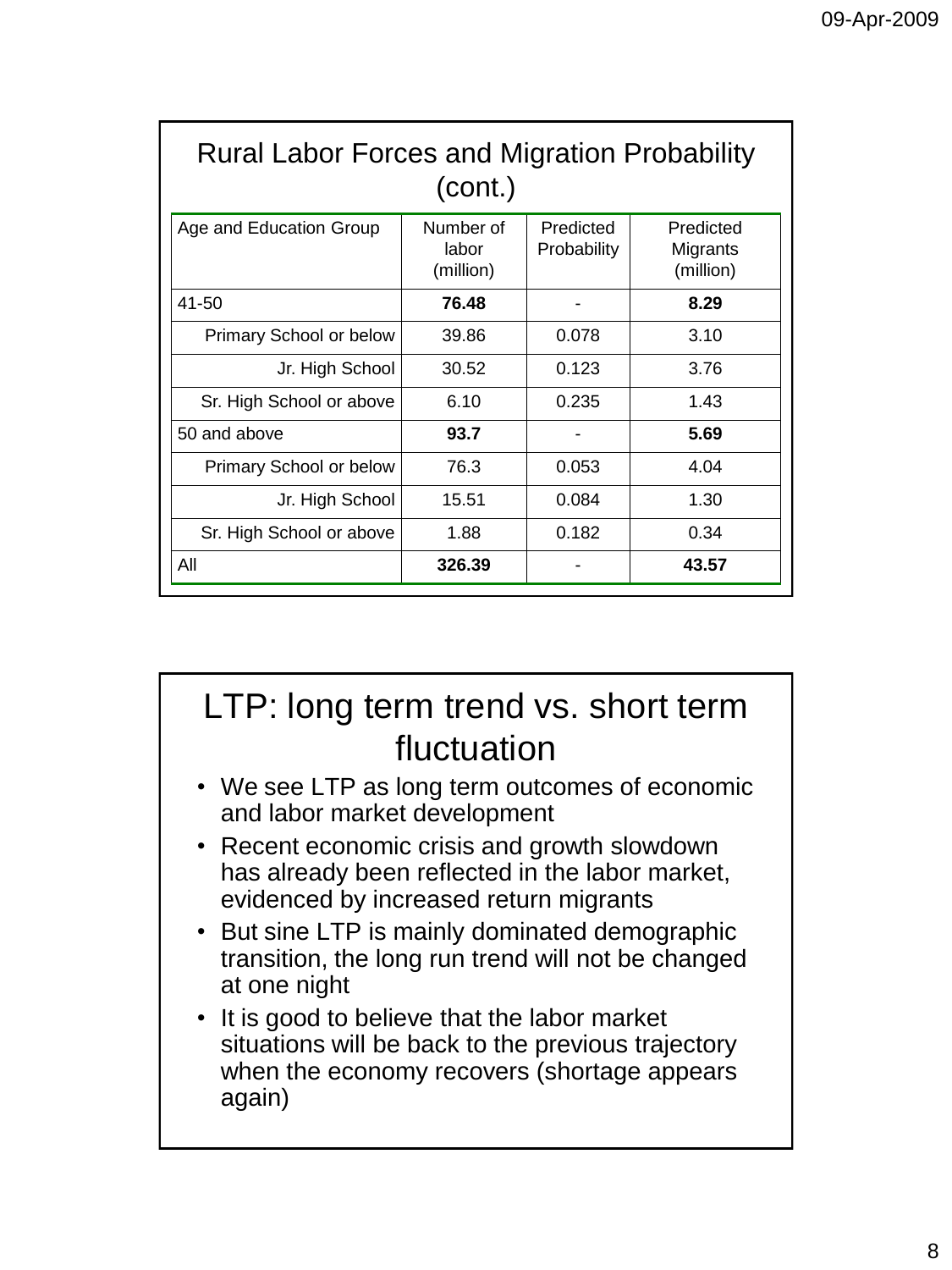

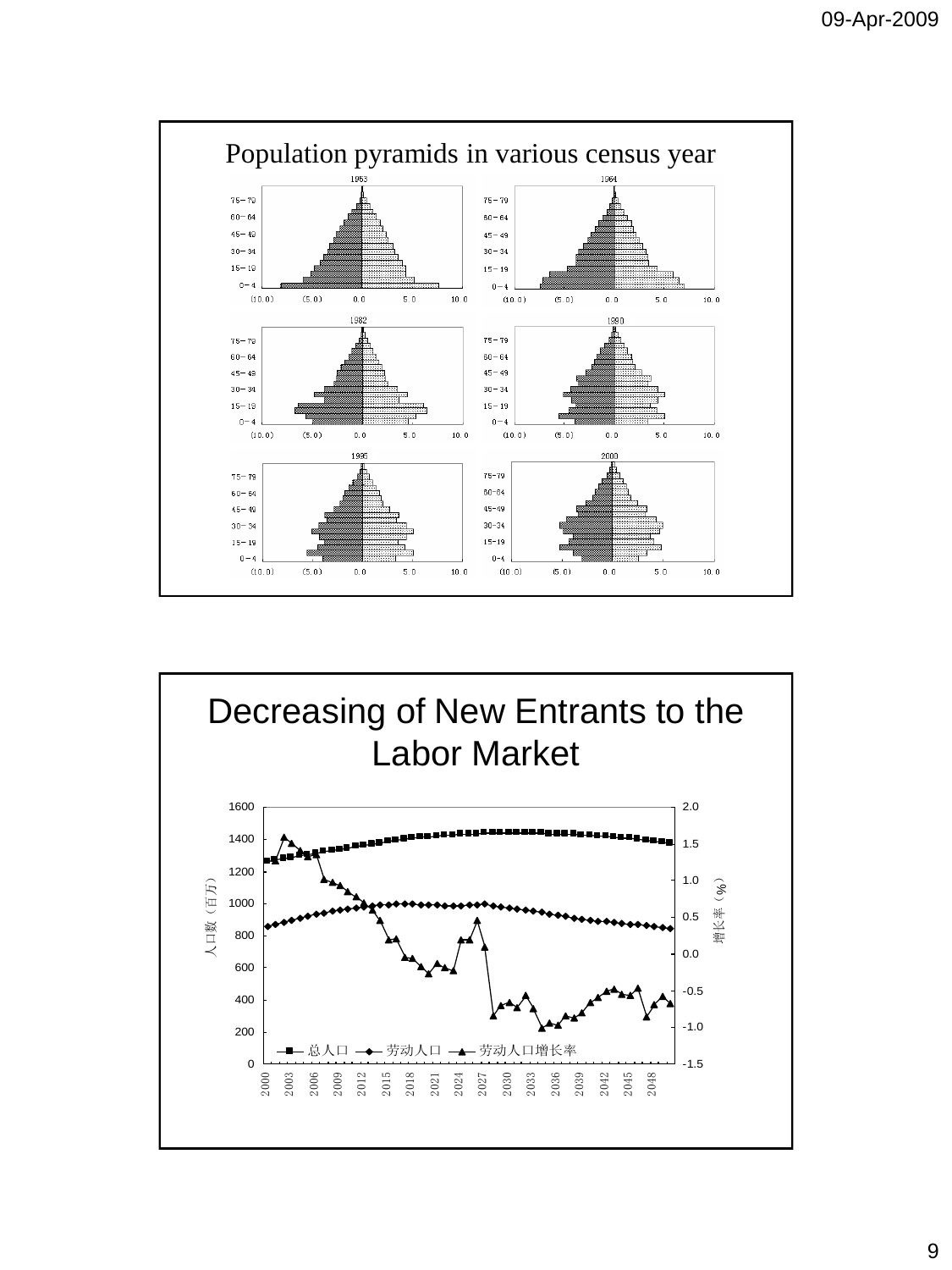## Moving out of Agriculture: Effects

- reallocative effect: the transformation of workforce from low productivity sector to high productivity sectors and sustain growth
- income effect: more and more important income sources of rural households and poverty reduction
- Labor market development
- Informalize the urban labor market

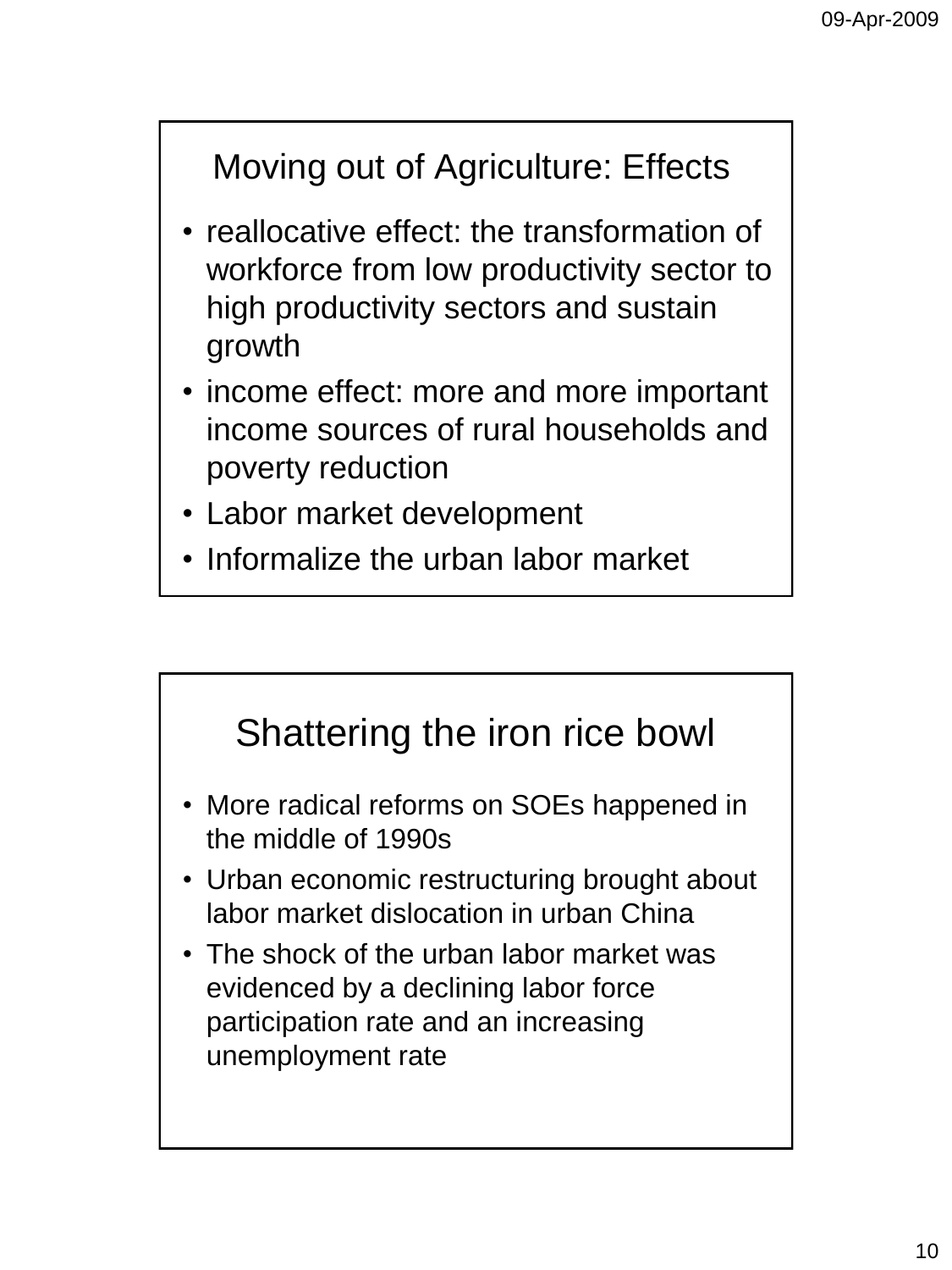### Shattering the Iron Rice Bowl: **Effects**

- Diversify the urban employment
- Encourage the labor market integration across the regions and among sectors
- Informalize the urban labor market
- Push the reforms (on-going) on social protection system

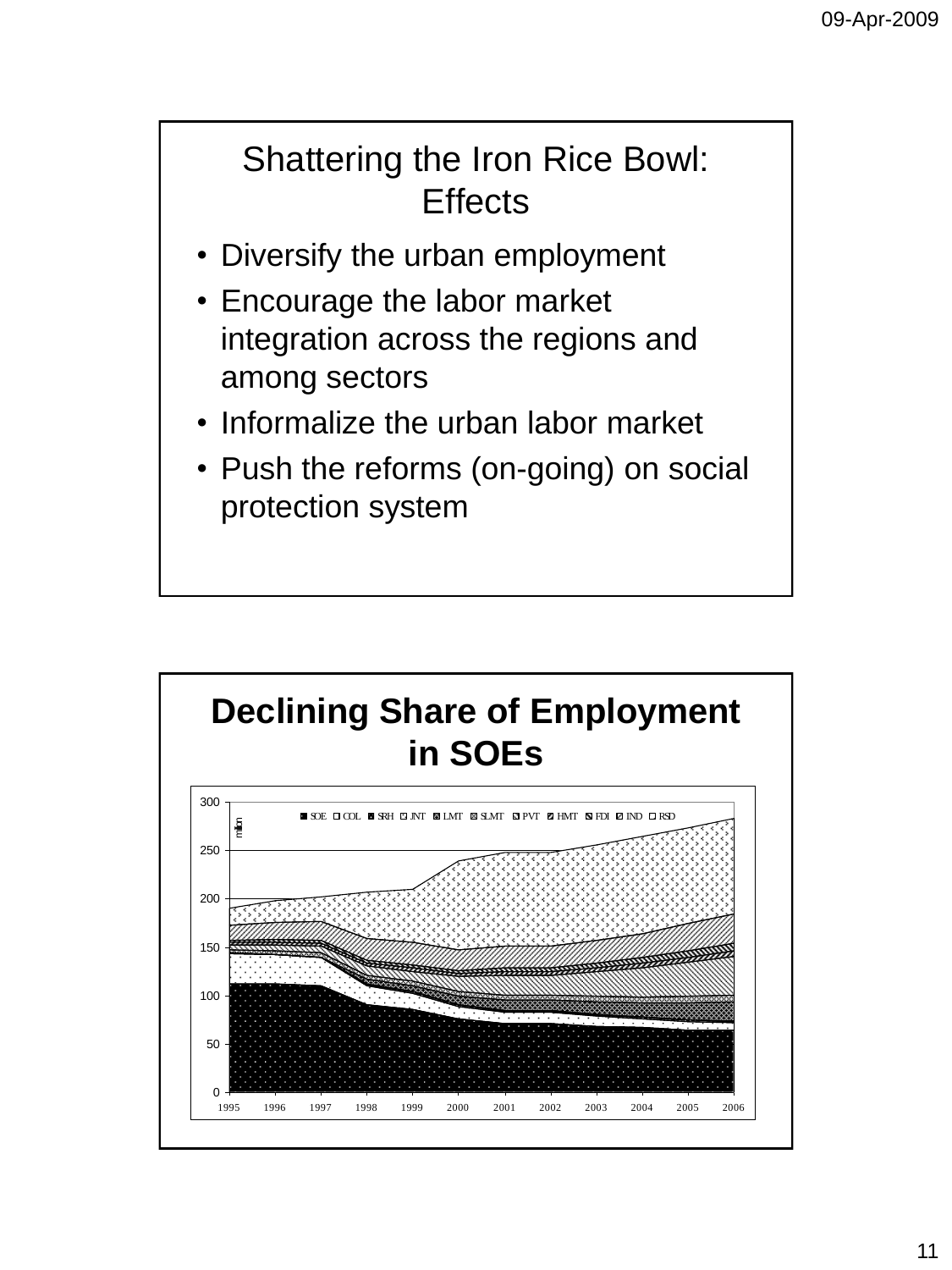#### Labor Market Policies and Regulations

- Migration policies
- Active Labor Market Programs
- Social safety nets: social security system and social assistance programs
- A host of new regulations have been enacted : Minimum Wages, Wage Guidelines, Employment Contract Laws, Labor Disputes Mediation and Arbitration Law, etc.

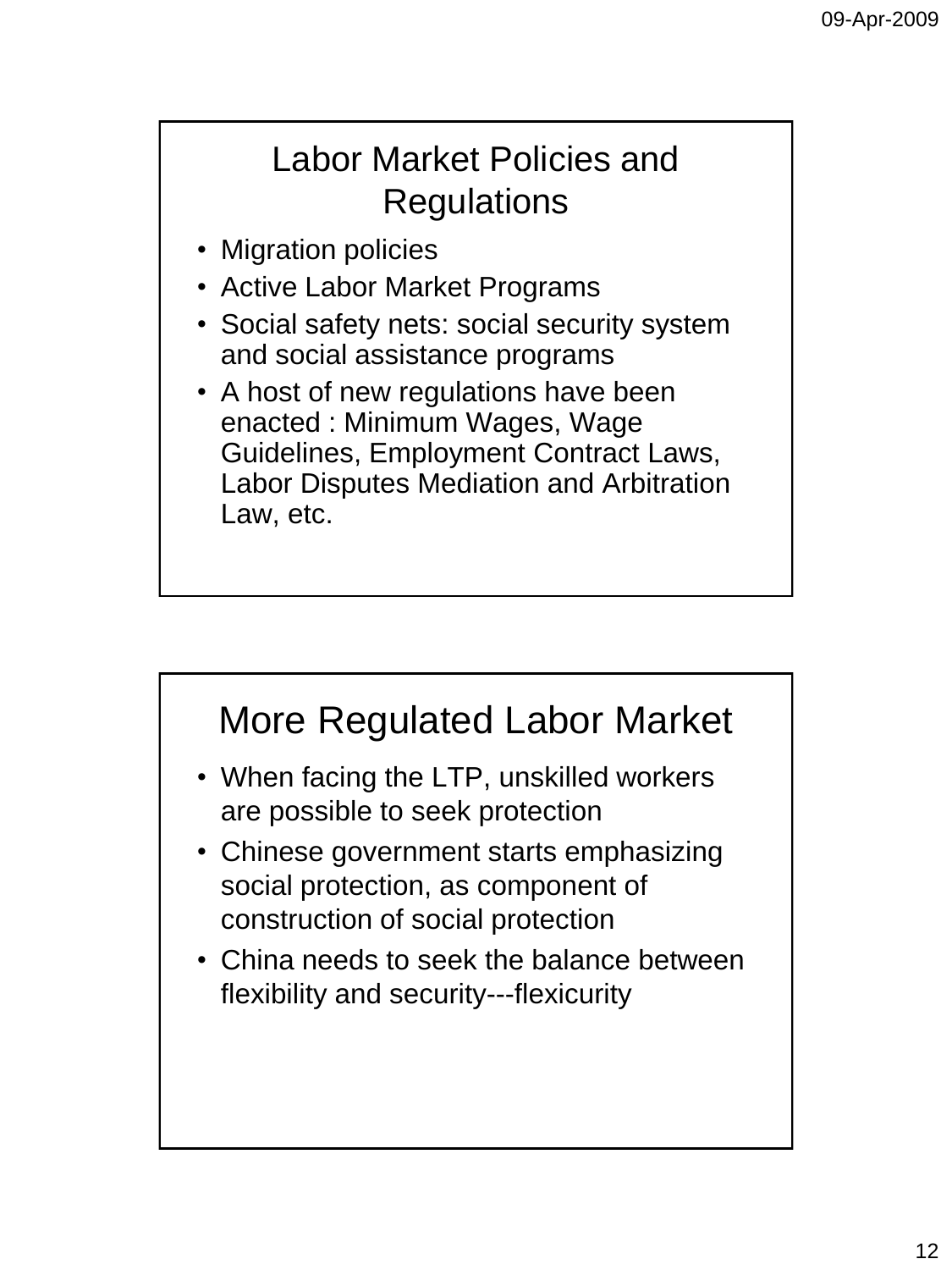

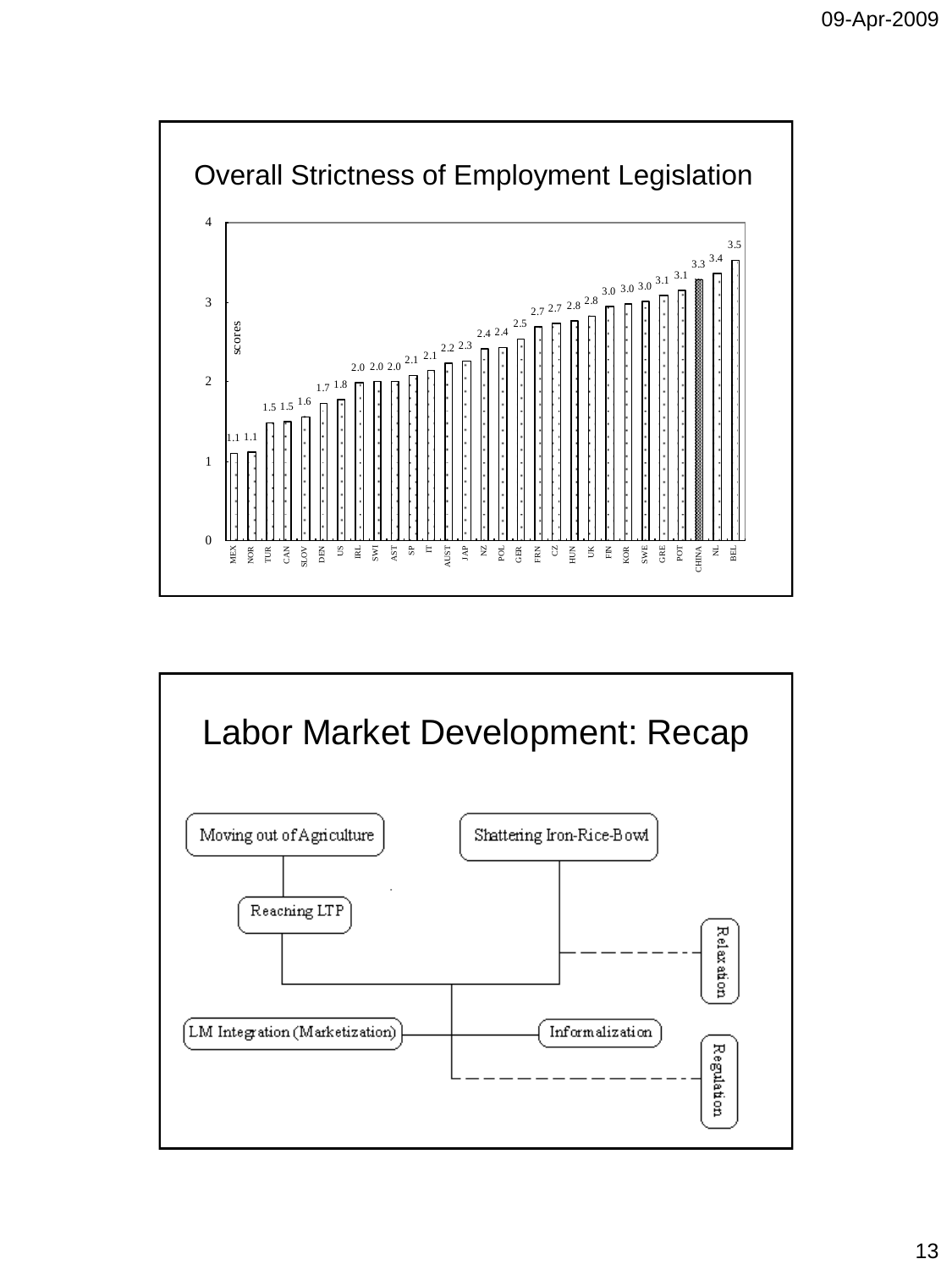### Understanding the income inequality in China

- The most important thing is what the basic fact is;
- However, we don't exactly know because the data is not sufficient and the current statistical system can not capture the labor market development very well
- Even though, most researchers have some consensus (R/U; Regional….)

# Has the Employment Contract Law Been Enforced?

- Does a strictly regulated law increase the difficulties to enforcement?
- The capacity of labor monitoring and inspection
- Competition between local governments

……….

• Institutional difference: effectiveness of union

No strong empirical evidences so far, but some complaints from business people come true during the financial crisis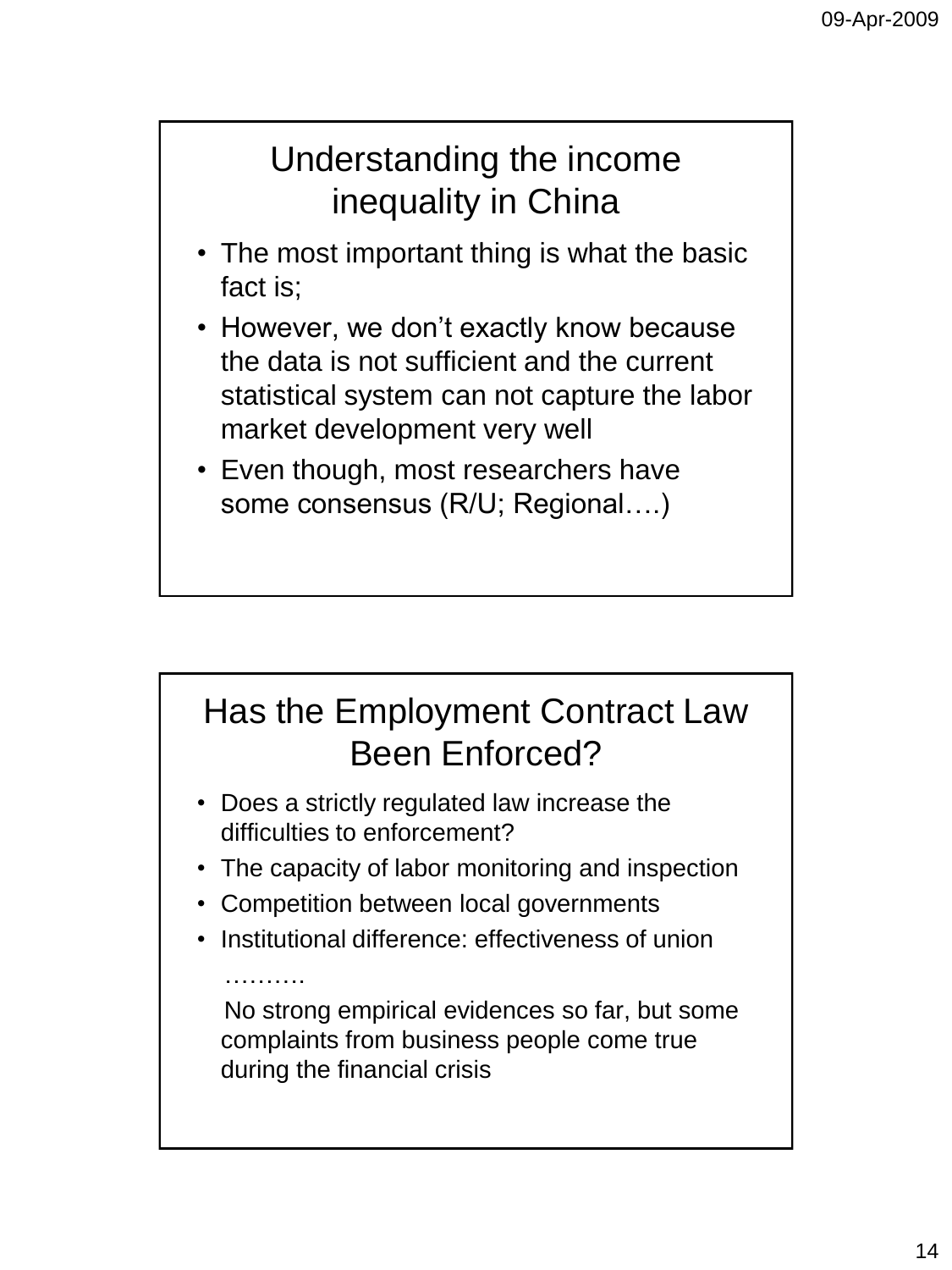

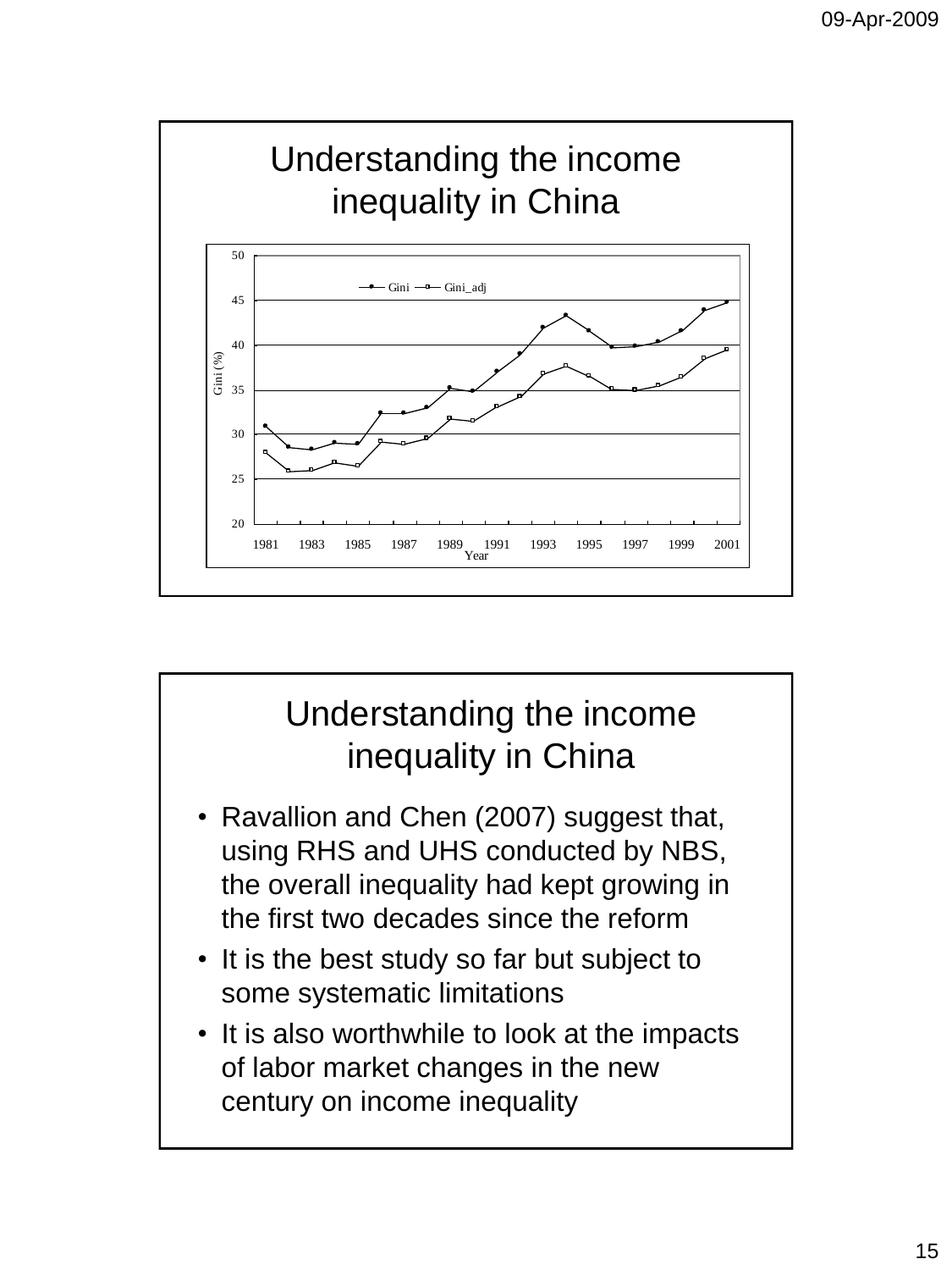#### Understanding the income inequality in China: components

- Rural-urban inequality is widely accepted as the main sources of income inequality in China
- Regional disparities: a V-shaped
- Sectors: hotly debating, but no convincing studies
- Individuals



- Informalization: employment effects
- Regulation: unclear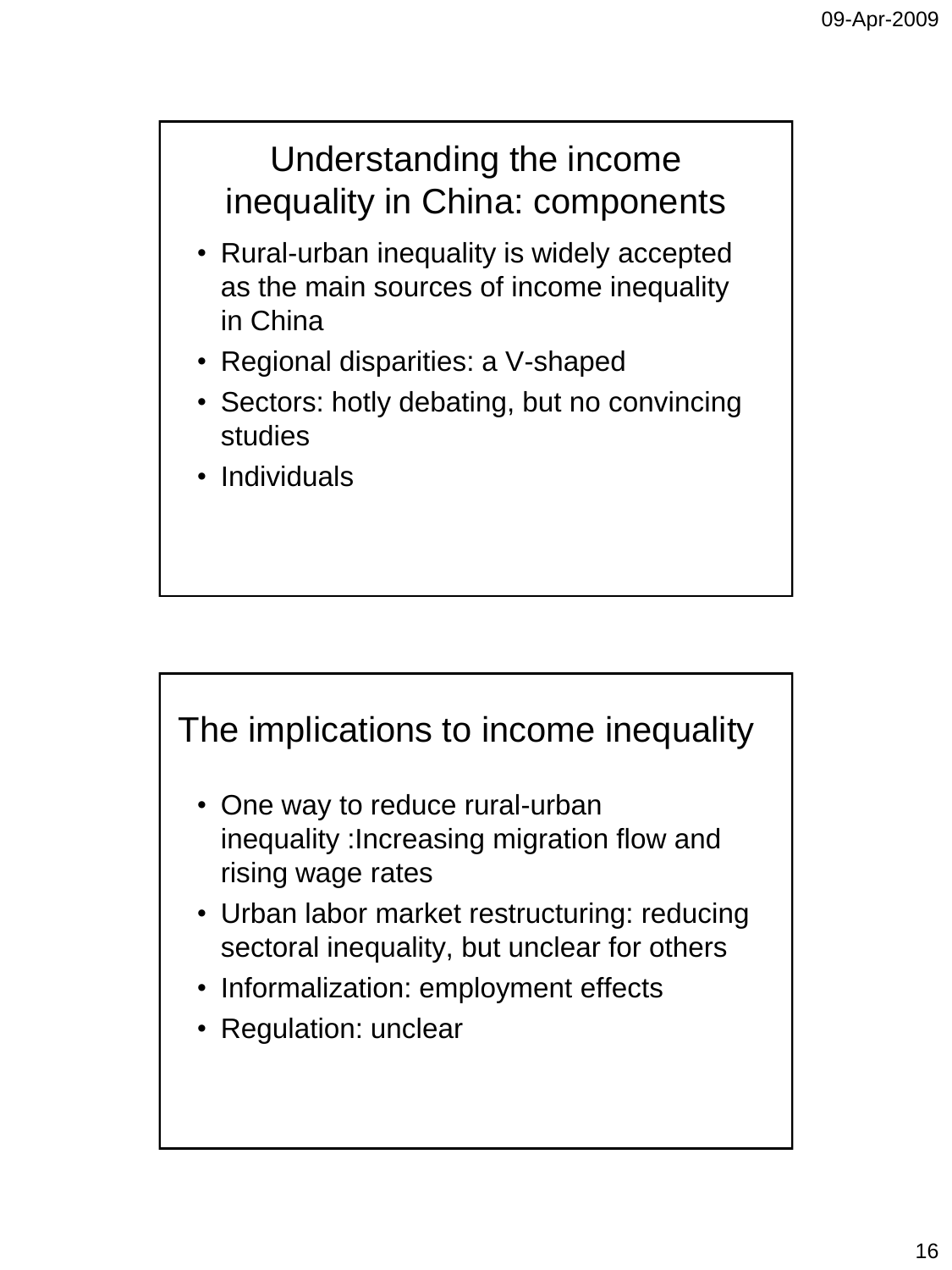



17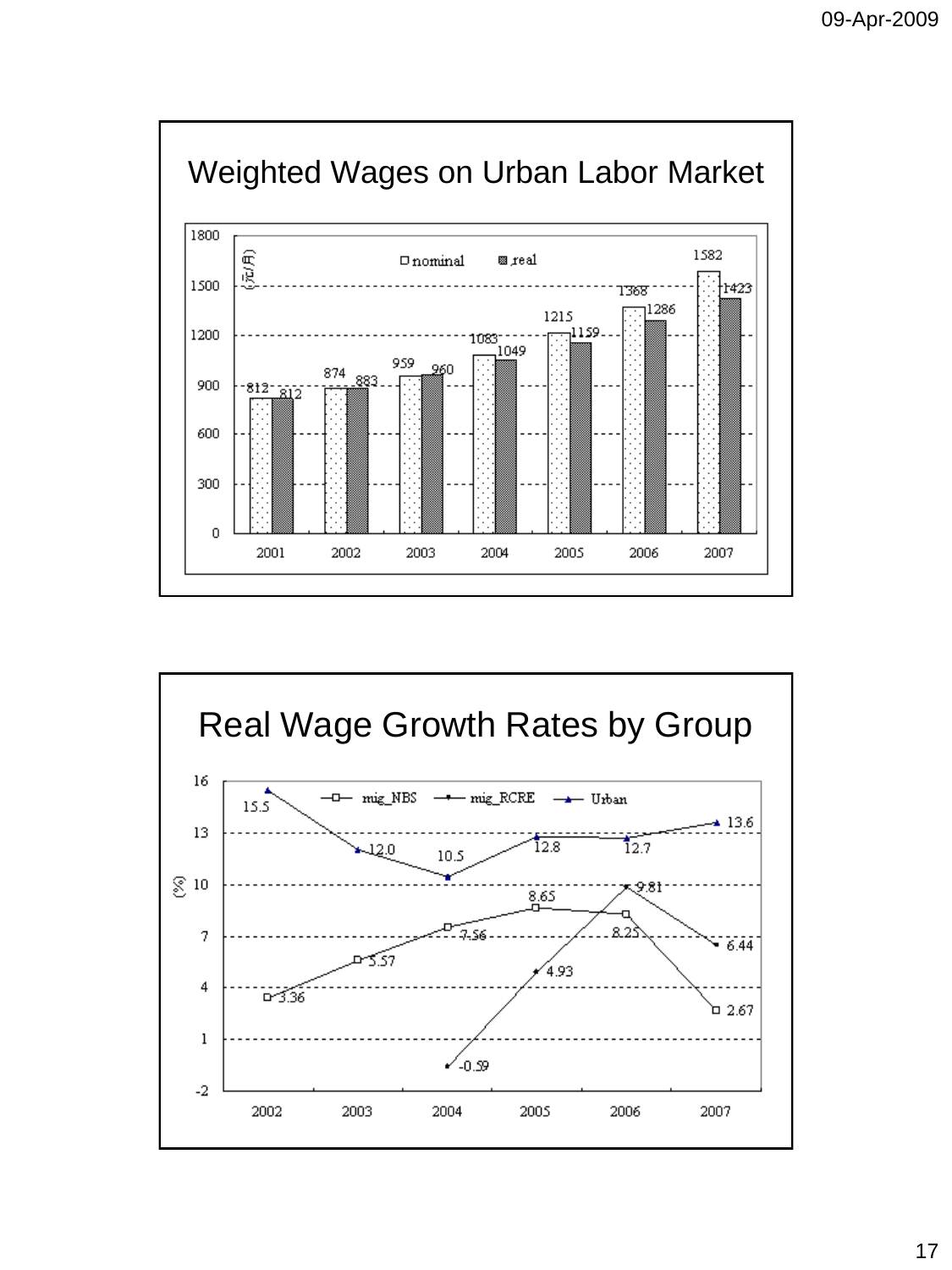

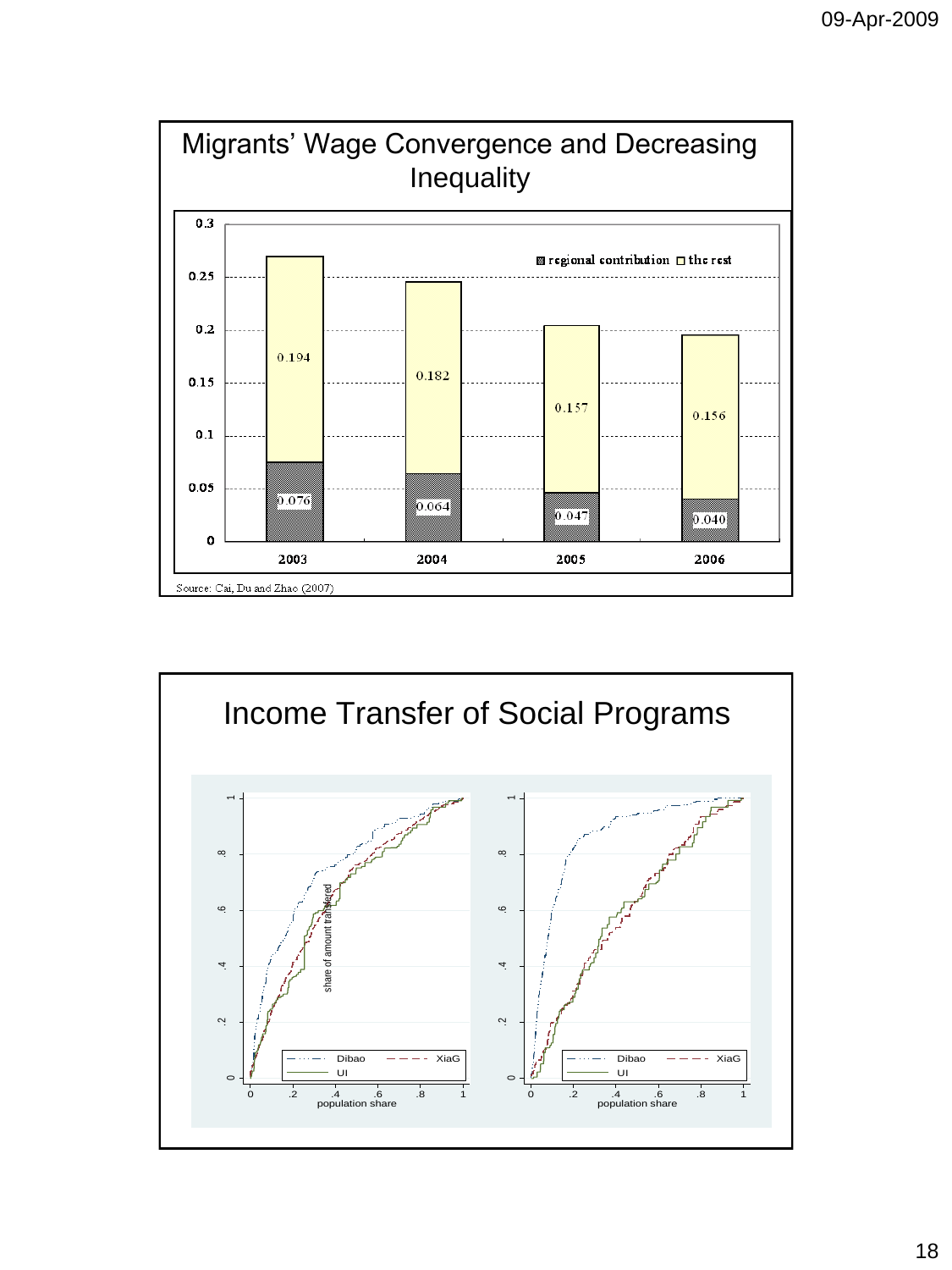| <b>Inequality Changes after Various Income Transfer</b> |              |          |          |          |               |  |
|---------------------------------------------------------|--------------|----------|----------|----------|---------------|--|
| Lines                                                   | Pre-Transfer | After XG | After UI | After DB | Post-Transfer |  |
|                                                         |              | CULS1    |          |          |               |  |
| p90/p10                                                 | 6.326        | 6.544    | 6.291    | 6.195    | 6.407         |  |
| $GE(-1)$                                                | 0.932        | 0.873    | 0.931    | 0.607    | 0.552         |  |
| GE(0)                                                   | 0.289        | 0.286    | 0.289    | 0.278    | 0.276         |  |
| GE(1)                                                   | 0.275        | 0.268    | 0.275    | 0.272    | 0.265         |  |
| GE(2)                                                   | 0.430        | 0.385    | 0.429    | 0.426    | 0.382         |  |
| Gini                                                    | 0.387        | 0.388    | 0.387    | 0.385    | 0.387         |  |
| A(0.5)                                                  | 0.128        | 0.127    | 0.128    | 0.126    | 0.125         |  |
| A(1)                                                    | 0.251        | 0.249    | 0.251    | 0.242    | 0.241         |  |
| A(2)                                                    | 0.651        | 0.636    | 0.651    | 0.548    | 0.525         |  |
| CULS2                                                   |              |          |          |          |               |  |
| p90/p10                                                 | 6.818        | 6.667    | 6.667    | 6.429    | 6.164         |  |
| $GE(-1)$                                                | 0.551        | 0.524    | 0.549    | 0.425    | 0.379         |  |
| GE(0)                                                   | 0.280        | 0.278    | 0.278    | 0.265    | 0.260         |  |
| GE(1)                                                   | 0.263        | 0.262    | 0.262    | 0.257    | 0.254         |  |
| GE(2)                                                   | 0.339        | 0.337    | 0.338    | 0.335    | 0.330         |  |
| Gini                                                    | 0.391        | 0.390    | 0.390    | 0.387    | 0.384         |  |
| A(0.5)                                                  | 0.125        | 0.125    | 0.125    | 0.122    | 0.120         |  |
| A(1)                                                    | 0.244        | 0.243    | 0.243    | 0.233    | 0.229         |  |
| A(2)                                                    | 0.524        | 0.512    | 0.523    | 0.459    | 0.431         |  |

## Conclusions and Discussions

- The Chinese economy has maintained a fast growing pattern in the past three decades. The economic restructuring happened simultaneously with fast economic growth.
- Employment growth and the employment sectoral shift lead to large flows of labour migration. Combining with demographic transition, China is facing the *Lewisian*  Turning Point in the labor market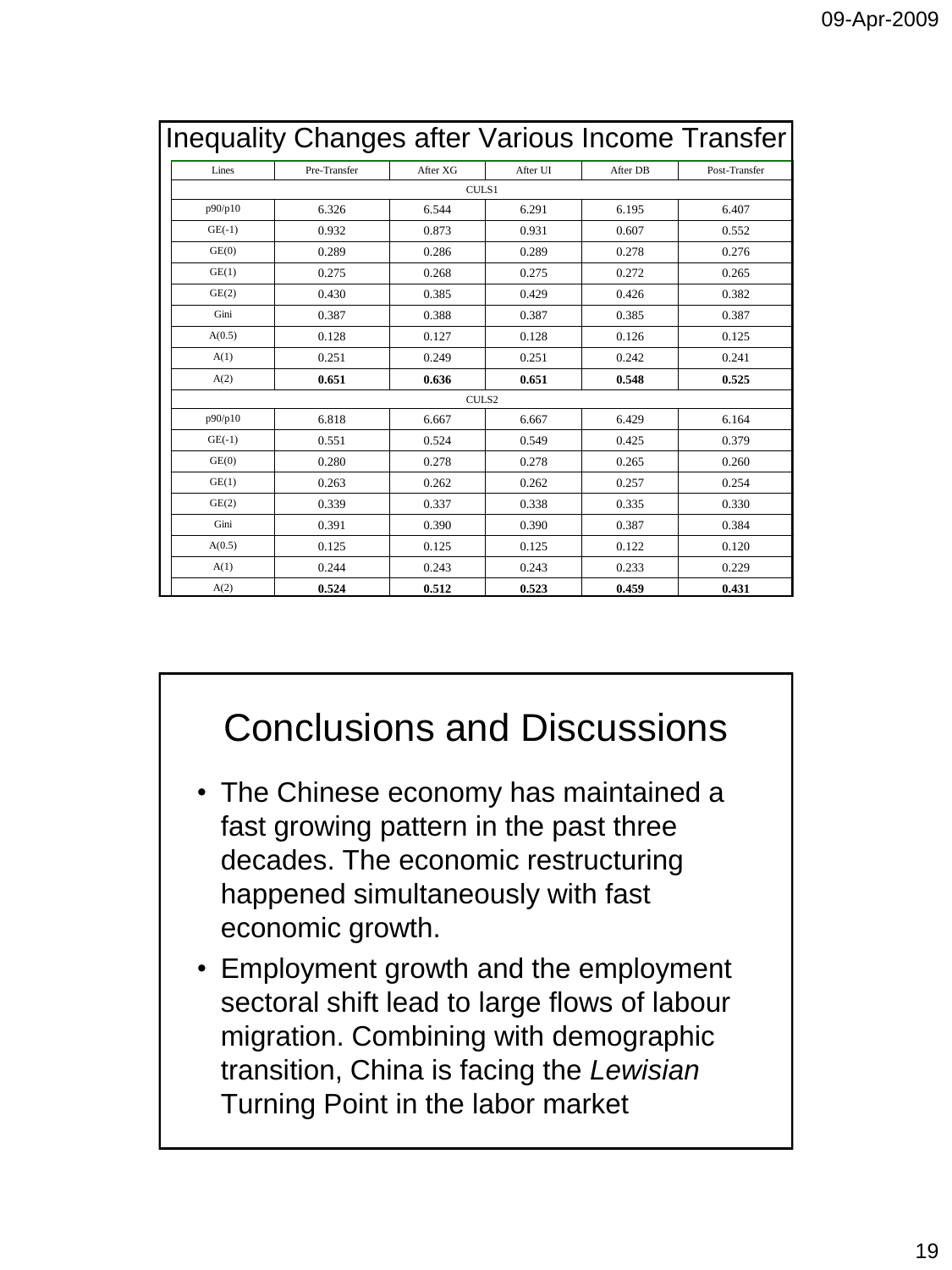# Conclusions and Discussions

- China has also witnessed labour market development in the past three decades
- However, labour market development has been accompanied by a growing trend towards labour market informalization
- The informal sector has two main components: a) workers affected by labour market shocks entered the informal sector; and b) rural migrants working in urban areas.